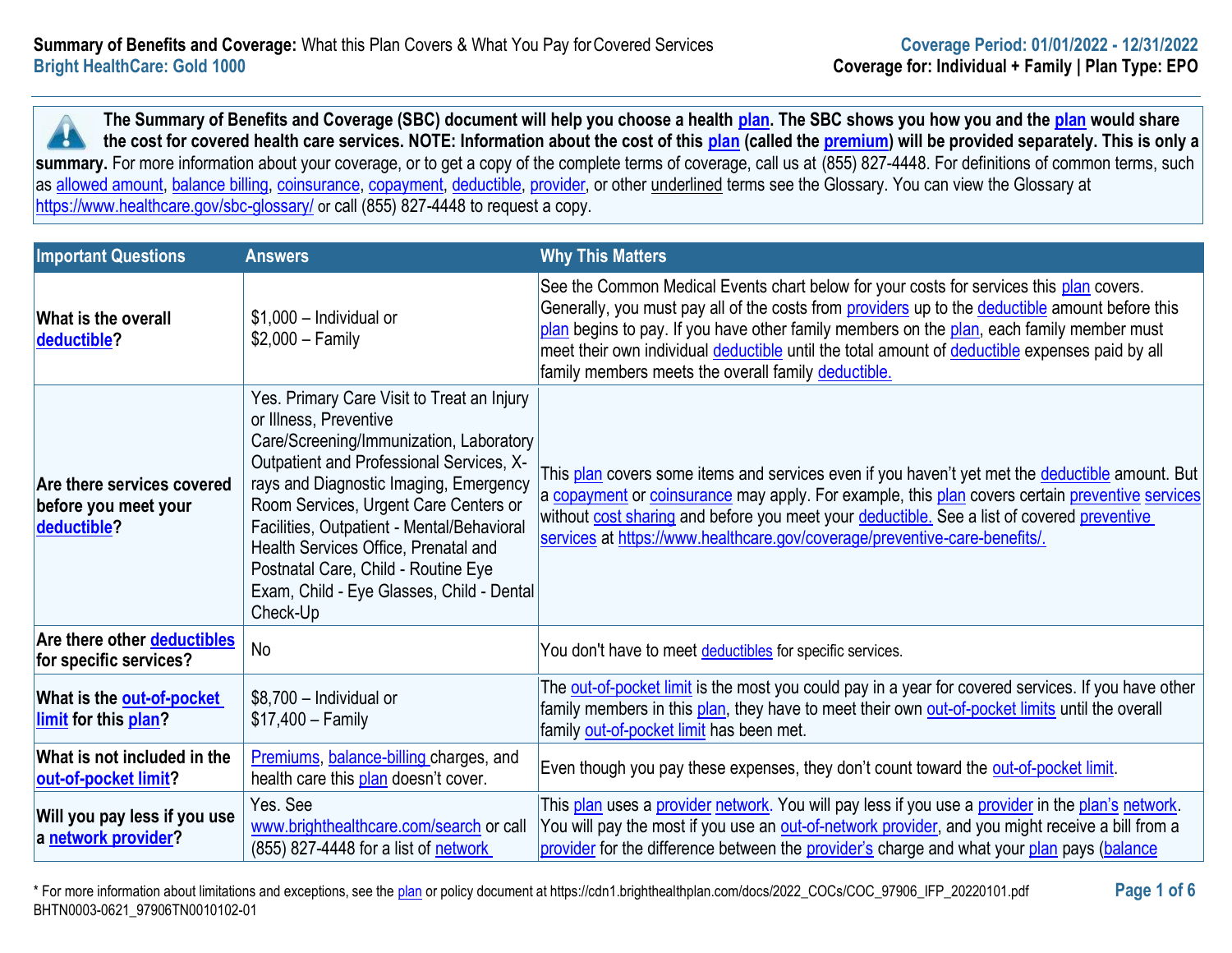|                                                | providers. | billing). Be aware, your network provider might use an out-of-network provider for some services<br>(such as lab work). Check with your provider before you get services. |
|------------------------------------------------|------------|---------------------------------------------------------------------------------------------------------------------------------------------------------------------------|
| Do you need a referral to<br>see a specialist? | No         | You can see the specialist you choose without a referral.                                                                                                                 |

All [copayment](https://www.healthcare.gov/sbc-glossary/#copayment) and [coinsurance](https://www.healthcare.gov/sbc-glossary/#coinsurance) costs shown in this chart are after your [deductible](https://www.healthcare.gov/sbc-glossary/#deductible) has been met, if a deductible applies. A

|                                                                           |                                                         | <b>What You Will Pay</b>                               |                                                           |                                                                                                                                                                                                                                      |  |
|---------------------------------------------------------------------------|---------------------------------------------------------|--------------------------------------------------------|-----------------------------------------------------------|--------------------------------------------------------------------------------------------------------------------------------------------------------------------------------------------------------------------------------------|--|
| <b>Common Medical Event</b>                                               | <b>Services You May Need</b>                            | <b>Network Provider</b><br>(You will pay the<br>least) | <b>Out-of-Network Provider</b><br>(You will pay the most) | Limitations, Exceptions, & Other Important<br><b>Information</b>                                                                                                                                                                     |  |
| If you visit a health care<br>provider's office or clinic                 | Primary care visit to treat an<br>injury or illness     | \$0                                                    | <b>Not Covered</b>                                        | Telehealth services are available. Refer to Your<br>Schedule of Benefits to determine what you will pay.                                                                                                                             |  |
|                                                                           | Specialist visit                                        | No charge for first 2<br>visit(s) then \$40            | <b>Not Covered</b>                                        | <b>None</b>                                                                                                                                                                                                                          |  |
|                                                                           | Preventive care/screening/<br>immunization              | No Charge                                              | <b>Not Covered</b>                                        | You may have to pay for services that aren't<br>preventive. Ask your provider if the services you need<br>are preventive, then check what Your plan will pay for<br>land what Your cost will be.                                     |  |
| If you have a test                                                        | Diagnostic test (x-ray, blood<br>work)                  | Lab: \$50<br>X-ray: \$100                              | <b>Not Covered</b>                                        | None                                                                                                                                                                                                                                 |  |
|                                                                           | Imaging (CT/PET scans, MRIs)                            | 20% after Deductible                                   | <b>Not Covered</b>                                        | Services require Prior Authorization.                                                                                                                                                                                                |  |
| If you need drugs to treat                                                | Preferred generic drugs                                 | \$0/\$15                                               | Not Covered                                               |                                                                                                                                                                                                                                      |  |
| your illness or condition.<br>More information about                      | Preferred brand drugs and Non-<br>preferred generics    | \$50                                                   | Not Covered                                               | Preventive Care medications are provided at \$0 cost to<br>You, regardless of tier.                                                                                                                                                  |  |
| prescription drug coverage<br>is available at<br>www.brighthealthcare.com | Non-preferred brand drugs and<br>Non-preferred generics | \$125                                                  | <b>Not Covered</b>                                        | Covers up to a 90-day supply (retail prescription); 31-<br>90 day supply (mail order prescription).<br>Copays shown reflect the cost per retail prescription.                                                                        |  |
|                                                                           | <b>Specialty drugs</b>                                  | 20% after Deductible                                   | Not Covered                                               |                                                                                                                                                                                                                                      |  |
| If you have outpatient<br>surgery                                         | Facility fee (e.g., ambulatory<br>surgery center)       | 20% after Deductible                                   | <b>Not Covered</b>                                        | Services require Prior Authorization.                                                                                                                                                                                                |  |
|                                                                           | Physician/surgeon fees                                  | 20% after Deductible                                   | Not Covered                                               | Services require Prior Authorization.                                                                                                                                                                                                |  |
| If you need immediate<br><b>medical attention</b>                         | Emergency room care                                     | \$500                                                  | \$500                                                     | This cost does not apply if You are admitted directly to<br>the hospital for inpatient services. If a Non-Network<br>Provider charges more than Our <b>Allowed Amount</b> , You may<br>have to pay the difference (balance billing). |  |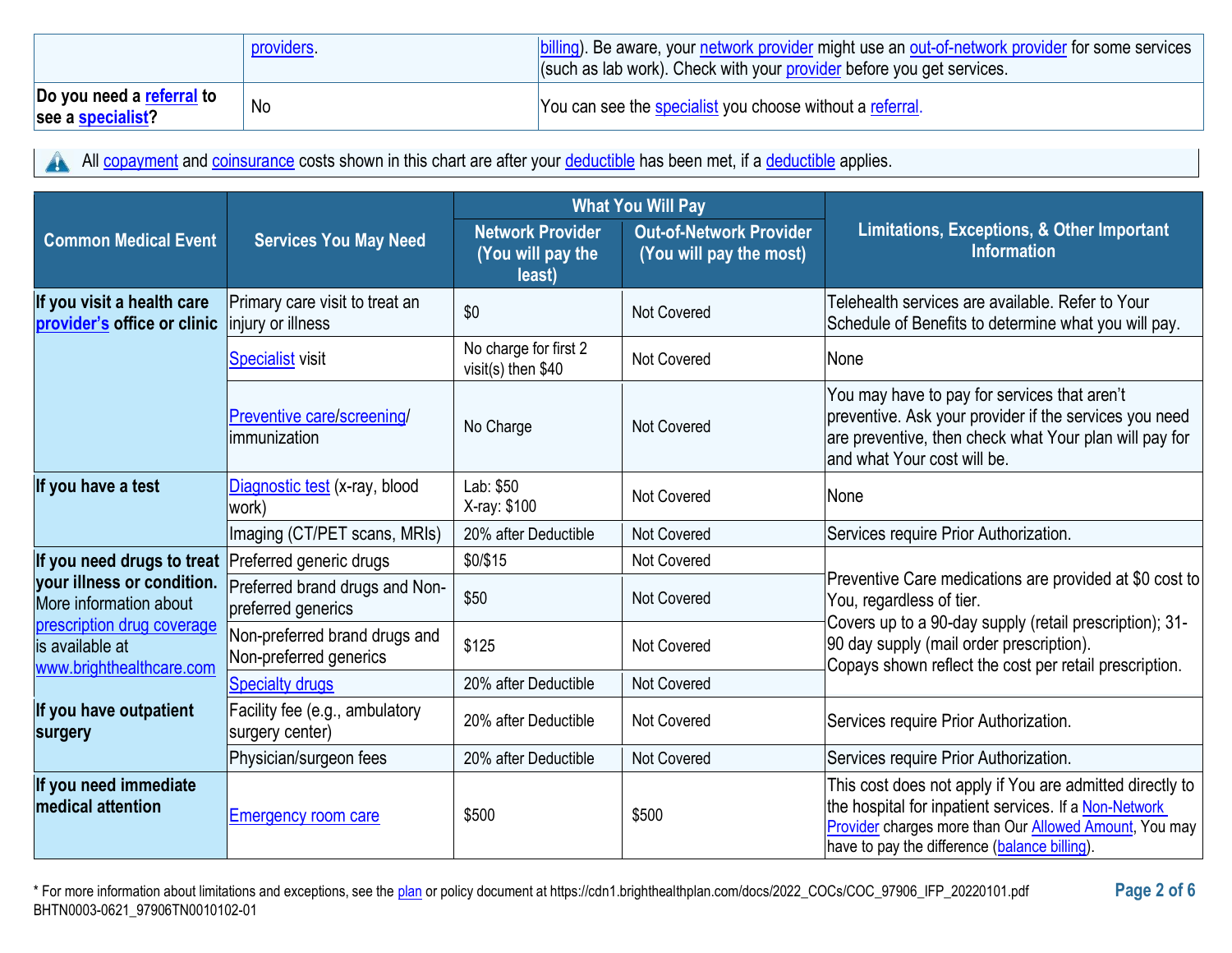|                                                               |                                              | <b>What You Will Pay</b>                               |                                                           |                                                                                                                                                            |  |
|---------------------------------------------------------------|----------------------------------------------|--------------------------------------------------------|-----------------------------------------------------------|------------------------------------------------------------------------------------------------------------------------------------------------------------|--|
| <b>Common Medical Event</b>                                   | <b>Services You May Need</b>                 | <b>Network Provider</b><br>(You will pay the<br>least) | <b>Out-of-Network Provider</b><br>(You will pay the most) | Limitations, Exceptions, & Other Important<br><b>Information</b>                                                                                           |  |
|                                                               | <b>Emergency medical</b><br>transportation   | 20% after Deductible                                   | 20% after Deductible                                      | None                                                                                                                                                       |  |
|                                                               | <b>Urgent care</b>                           | \$50                                                   | \$50                                                      | None                                                                                                                                                       |  |
| If you have a hospital                                        | Facility fee (e.g., hospital room)           | 20% after Deductible                                   | Not Covered                                               | Services require Prior Authorization.                                                                                                                      |  |
| stay                                                          | Physician/surgeon fees                       | 20% after Deductible                                   | Not Covered                                               | Services require Prior Authorization.                                                                                                                      |  |
| If you need mental health, Outpatient services                |                                              | \$0                                                    | <b>Not Covered</b>                                        | Services require Prior Authorization.                                                                                                                      |  |
| behavioral health, or<br>substance abuse<br><b>services</b>   | Inpatient services                           | 20% after Deductible                                   | Not Covered                                               | Services require Prior Authorization.                                                                                                                      |  |
|                                                               | <b>Office visits</b>                         | \$0                                                    | <b>Not Covered</b>                                        | None                                                                                                                                                       |  |
| If you are pregnant                                           | Childbirth/delivery professional<br>services | 20% after Deductible                                   | <b>Not Covered</b>                                        | Delivery stays exceeding 48 hours for vaginal delivery<br>or 96 hours for a cesarean delivery require Prior<br>Authorization. None                         |  |
|                                                               | Childbirth/delivery facility<br>services     | 20% after Deductible                                   | <b>Not Covered</b>                                        |                                                                                                                                                            |  |
|                                                               | Home health care                             | 20% after Deductible                                   | <b>Not Covered</b>                                        | Limited to 60 Visit(s) per Year. Services require Prior<br>Authorization.                                                                                  |  |
| If you need help<br>recovering or have other<br>special needs | <b>Rehabilitation services</b>               | 20% after Deductible                                   | <b>Not Covered</b>                                        | Limited to 20 Visit(s) per Year. Visits limits are per<br>therapy type per year. Services require Prior<br>Authorization.                                  |  |
|                                                               | <b>Habilitation services</b>                 | 20% after Deductible                                   | <b>Not Covered</b>                                        | Limited to 20 Visit(s) per Year. Visits limits are per<br>therapy type per year. Services require Prior<br>Authorization.                                  |  |
|                                                               | <b>Skilled nursing center</b>                | 20% after Deductible                                   | <b>Not Covered</b>                                        | Limited to 60 Visit(s) per Year. Skilled Nursing and<br>Rehabilitation Facility limited to 60 days/year<br>combined. Services require Prior Authorization. |  |
|                                                               | Durable medical equipment                    | 20% after Deductible                                   | Not Covered                                               | Services require Prior Authorization.                                                                                                                      |  |
|                                                               | <b>Hospice services</b>                      | 20% after Deductible                                   | <b>Not Covered</b>                                        | None                                                                                                                                                       |  |
| If your child needs dental<br>or eye care                     | Children's eye exam                          | \$0                                                    | Not Covered                                               | Limited to 1 eye exam per calendar year, through the<br>end of the month in which the dependent child turns<br>19.                                         |  |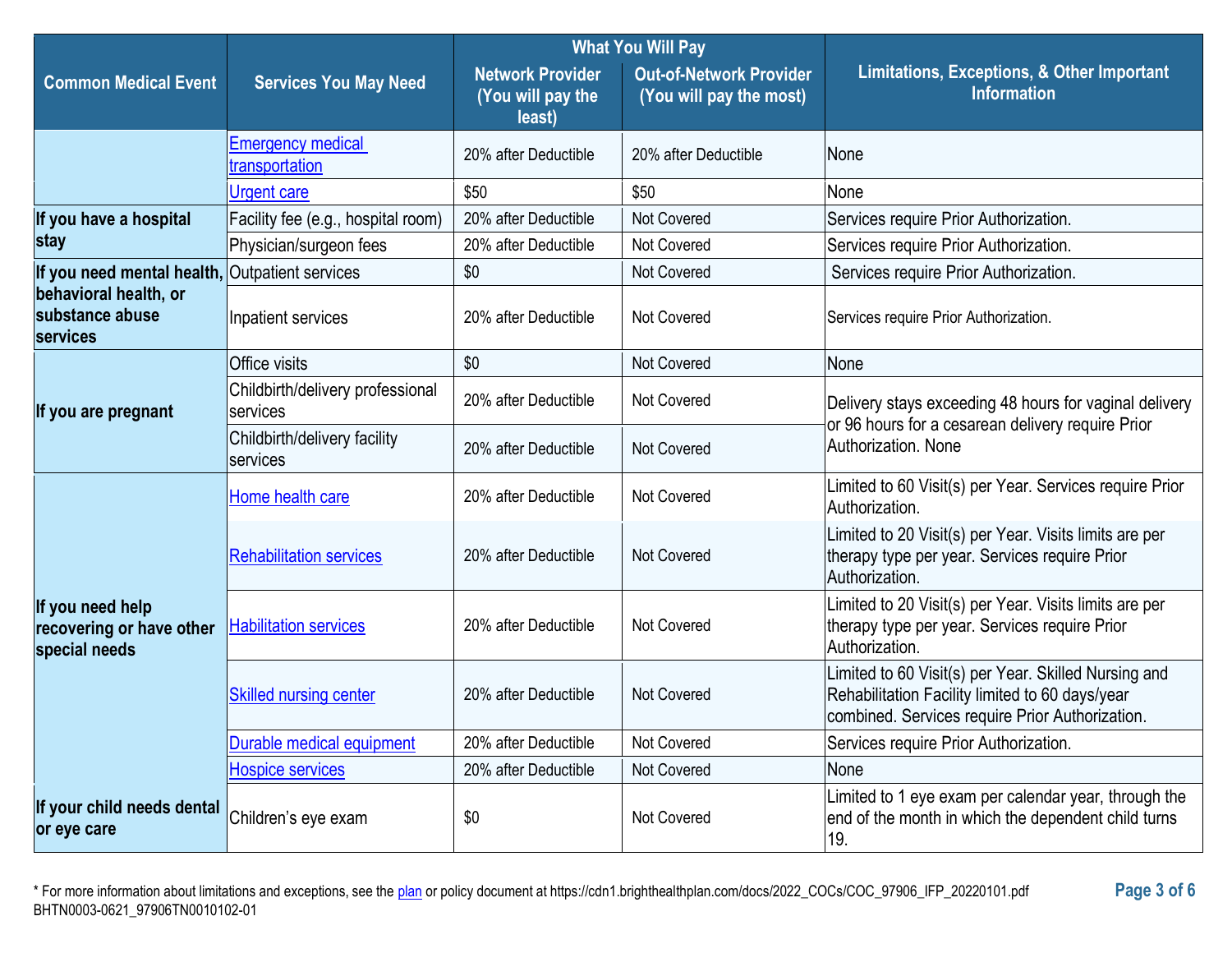|                             |                              | <b>What You Will Pay</b>                               |                                                           |                                                                                                                                                                                                                     |  |
|-----------------------------|------------------------------|--------------------------------------------------------|-----------------------------------------------------------|---------------------------------------------------------------------------------------------------------------------------------------------------------------------------------------------------------------------|--|
| <b>Common Medical Event</b> | <b>Services You May Need</b> | <b>Network Provider</b><br>(You will pay the<br>least) | <b>Out-of-Network Provider</b><br>(You will pay the most) | Limitations, Exceptions, & Other Important<br><b>Information</b>                                                                                                                                                    |  |
|                             | Children's glasses           | \$0                                                    | Not Covered                                               | Limited to 1 pair of glasses, including standard frames<br>and standard lenses or a one-year supply of contact<br>lenses, per calendar year, through the end of the<br>month in which the dependent child turns 19. |  |
|                             | Children's dental checkups   | \$0                                                    | Not Covered                                               | Includes diagnostic and preventive services through<br>the end of the month in which the dependent child<br>turns 19. Refer to the policy for covered services and<br>limitations.                                  |  |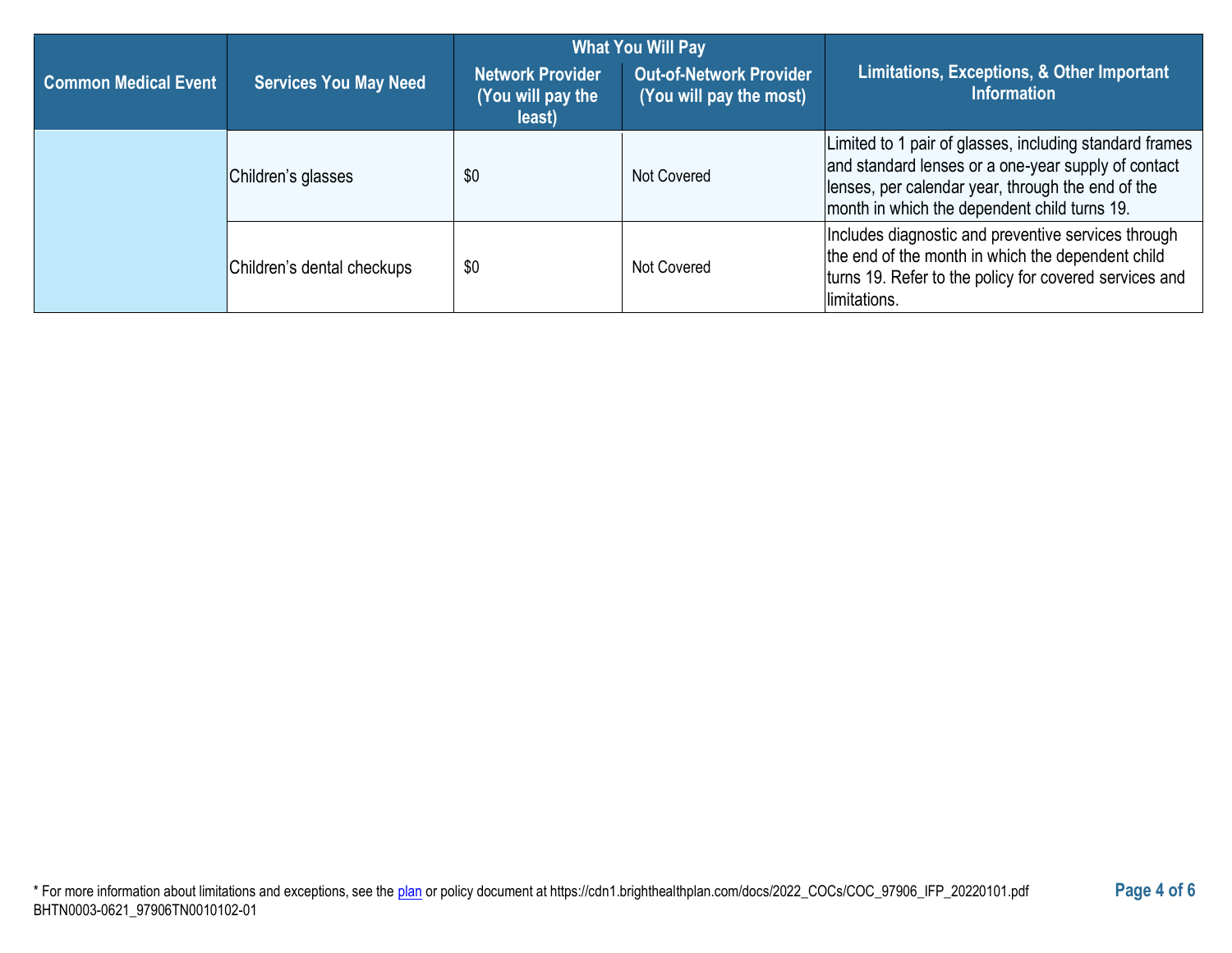#### **Excluded Services & Other Covered Services**

| Services Your Plan Generally Does NOT Cover (Check your policy or plan document for more information and a list of any other excluded services.) |                                                                           |                              |  |  |
|--------------------------------------------------------------------------------------------------------------------------------------------------|---------------------------------------------------------------------------|------------------------------|--|--|
| Abortion (except in cases of rape, incest, or when the Acupuncture                                                                               |                                                                           | <b>Bariatric Surgery</b>     |  |  |
| life of the mother is endangered)                                                                                                                | Dental Care (Adults)                                                      | <b>Infertility Treatment</b> |  |  |
| <b>Cosmetic Surgery</b>                                                                                                                          | Non-emergency care when traveling outside the U.S.   Private-Duty Nursing |                              |  |  |
| Long-Term Care                                                                                                                                   | Routine Foot Care                                                         | Weight Loss Programs         |  |  |
| Routine Eye Care (Adults)                                                                                                                        |                                                                           |                              |  |  |

| ∣ Other Covered Services (Limitations may apply to these services. This isn't a complete list. Please see your <u>plan</u> document.) |              |  |  |
|---------------------------------------------------------------------------------------------------------------------------------------|--------------|--|--|
| Chiropractic Care                                                                                                                     | Hearing Aids |  |  |

Your Rights to Continue Coverage: There are agencies that can help if you want to continue your coverage after it ends. You may contact Tennessee Department of Commerce and Insurance at 1-800-342-4029. Other coverage options may be available to you too, including buying individual insurance coverage through the Health Insurance Marketplace. For more information about the Marketplace, visit [www.HealthCare.gov](https://www.healthcare.gov/) or call 1-800-318-2596.

Your Grievance and Appeals Rights: There are agencies that can help if you have a complaint against your [plan](https://www.healthcare.gov/sbc-glossary/#plan) for a denial of [a claim.](https://www.healthcare.gov/sbc-glossary/#claim) This complaint is called a [grievance](https://www.healthcare.gov/sbc-glossary/#grievance) or [appeal.](https://www.healthcare.gov/sbc-glossary/#appeal) For more information about your rights, look at the explanation of benefits you will receive for that medical [claim.](https://www.healthcare.gov/sbc-glossary/#claim) You[r plan](https://www.healthcare.gov/sbc-glossary/#plan) documents also provide complete information on how to submit a [claim,](https://www.healthcare.gov/sbc-glossary/#claim) [appeal,](https://www.healthcare.gov/sbc-glossary/#appeal) or [a grievance](https://www.healthcare.gov/sbc-glossary/#grievance) for any reason to your [plan.](https://www.healthcare.gov/sbc-glossary/#plan) For more information about your rights, this notice, or assistance, contact the Tennessee Department of Commerce and Insurance at 1-800-342-4029.

### **Does this plan provide Minimum Essential Coverage? Yes**

[Minimum Essential Coverage](https://www.healthcare.gov/sbc-glossary/#minimum-essential-coverage) generally includes plans, health insurance available through the Marketplace or other individual market policies, Medicare, Medicaid, CHIP, TRICARE, and certain other coverage. If you are eligible for certain types of [Minimum Essential Coverage,](https://www.healthcare.gov/sbc-glossary/#minimum-essential-coverage) you may not be eligible for the premium tax credit.

## **Does this plan meet the Minimum Value Standards? Yes**

If you[r plan](https://www.healthcare.gov/sbc-glossary/#plan) doesn't meet the [Minimum Value Standards,](https://www.healthcare.gov/sbc-glossary/#minimum-value-standard) you may be eligible for a [premium tax credit](https://www.healthcare.gov/sbc-glossary/#premium-tax-credits) to help you pay for a [plan](https://www.healthcare.gov/sbc-glossary/#plan) through the [Marketplace.](https://www.healthcare.gov/sbc-glossary/#marketplace)

## **Language Access Services:**

Spanish (Español): Para obtener asistencia en Español, llame al (855) 827-4448. Tagalog (Tagalog): Kung kailangan ninyo ang tulong sa Tagalog tumawag sa (855) 827-4448. Chinese (中文): 如果需要中文的帮助,请拨打这个号码 (855) 827-4448. Navajo (Dine): Dinek'ehgo shika at'ohwol ninisingo, kwiijigo holne' (855) 827-4448.

*To see examples of how this plan might cover costs for a sample medical situation, see the next section.*